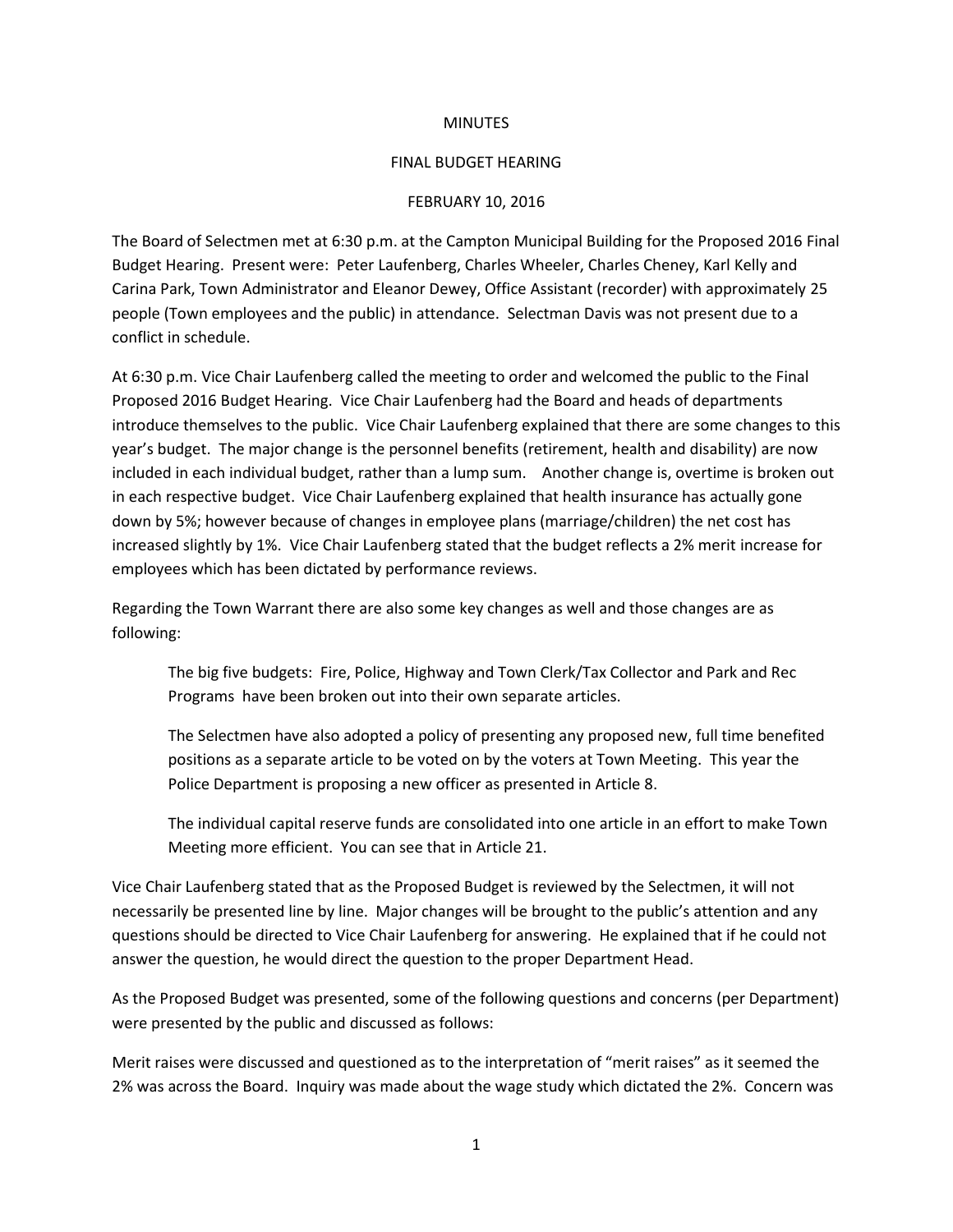raised that the Town is spending more than the revenue coming in and Social Security did not issue a COLA this year.

Inquiry was made as to how much money was acquired from Town auction. It was confirmed that \$139,000.00 gross funds were received from the auction.

Health Insurance was discussed and Vice Chair Laufenberg explained that the \$27,500.00 on Health and Dental Insurance line item is a roll over and there is a flex spending account for health reimbursement to offset the deductible for employees.

Under Town Mapping line item the hiring of an intern to assist with road frontage and other Town projects, i.e. road statistics, was discussed. It was brought to the attention of the Board that when the Town Mapping project was initiated, it was understood that it was going to be "an in house project". It was pointed out that there will be some new projects to be implemented that will assist the Highway Department and the Police Department and the new intern will be very helpful initiating these projects.

Under Gen. Government Buildings, an inquiry was made as to who the new vendor was for heating. It was confirmed that White Mountain Propane is the new vendor.

Under Insurance, Prop.Liab, Auto & Bond line item the question raised was does this cost go out for bid? Vice Chair Laufenberg stated it has not; however, the future practice of the Board will be to put it out for bid each year. The Worker's Comp item line was questioned as to whether the decrease was a one time savings. It was confirmed that Primex went through an audit and it was found that the Town was over charged; hence, the decrease; however, it is a one-time decrease, and it is a possibility the premium could increase next year.

Under the Police Department, Part Time Officers' Wages line item it was confirmed that if the new full time position is not approved, the part time wages will increase back to \$24,000.00. In the Police Department, under Health Insurance line item it was asked how many people are insured for the \$80,192.00. It was confirmed that 6 employees are on the plan. The public expressed that that was a lot of money for 6 people. The line item for Police Special Detail was questioned as to why that increased. It was confirmed that the increase was added because of the possibility of more detail work coming in the future. Questions were raised as to the Overtime line item. It was confirmed that because of personnel changes (loss of employees) the full time employees had to pick up the extra workload. Chief Warn explained how hard it is to get part time help and then costs involved with training and then they leave their employ with the Town and end up taking a full time position elsewhere.

Under the Fire Department, line item Legal Expense, Chief Defosses explained that the Department switched to a different legal firm and they were advised to use the \$6,000.00 figure as the Department is in the process of updating their policies, but it is hoped that all \$6,000.00 may not be used. Chief Defosses explained on call shift issues and stated that the schedule was changed which limits the cost of over time. Also, the Department is anticipating hiring a new full time person (in October) to lessen the burden on the 2016 budget. Questions were raised as to how much the cost will be for a full time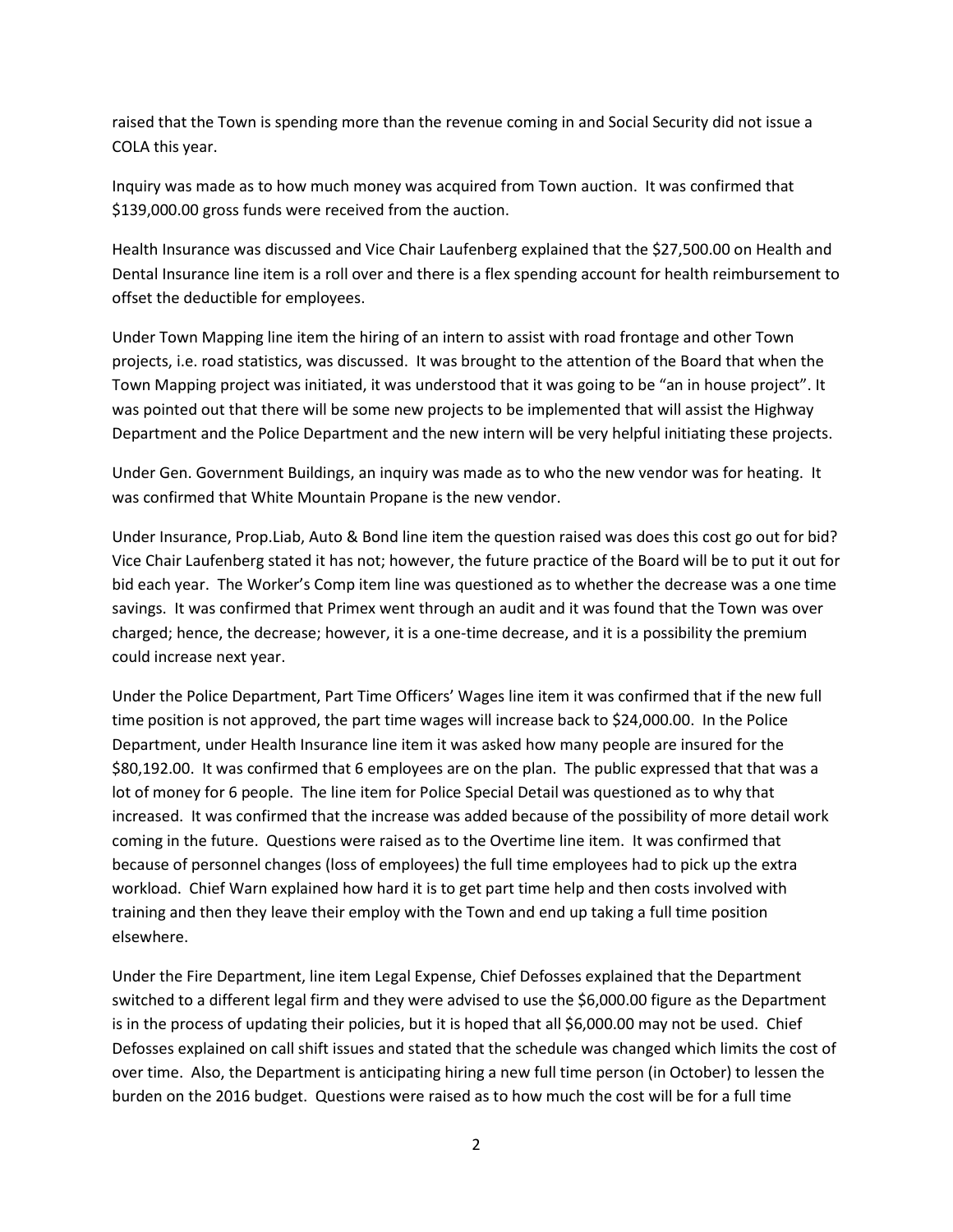employee. The Chief explained that he does have these figures, but did not have them available this evening. It was expressed by the public that it is difficult for the tax payers to make decisions without full disclosure. Chief Defosses assured the public that there is no intent to hide information. There was discussion about the new fire/rescue truck and Chief Defosses indicated that it is hoped that the price can be reduced another \$15,000.00 to \$20,000.00 from the proposed quote. A meeting is being scheduled with the Fire Commissioners and joint Boards and Fire Department to meet with sales representative to review specs. and work on adjusting specs in order to lower the price.

In the Emergency Management budget a request was made for a breakdown.

Under the Highway Department, Vice Chair Laufenberg indicated that a highway plan is in the process, but will take some time, but once completed, the Board will review with Robert Butch Bain, Road Agent to make determinations. Mr. Bain stated the roads to be paved in 2016, are as follows: a portion of Bog Road, Winterbrook Road (.65 miles) and one-half mile on Pond Road. Inquiry was made as to whether or not the Board goes out and looks at the roads. It was acknowledged that Board members do inspect the road. Inquiry was made as to what roads were done with the \$34,000.00 allotted for gravel. Mr. Bain indicated that it depends on the winter what roads need gravel; however, this year he will be targeting Partridge Knoll Road, Perch Pond Road, Lower Beech Road and Bog Road. Mr. Bain explained he plans on using \$30,000.00 for gravel and leaving a little cushion for needed areas from the winter season. Mr. Bain indicated he will have a better idea of gravel distribution once he gets through the mud season.

In the Beebe River Utilities – Water Budget questions arose as to whether or not there is actually a maintenance service handling Beebe River Water? It was confirmed that Pump Systems is the management service. Concerns arose with the \$13,000.00 line item for Management/Maintenance when only \$6,017.52 was expended last year. Also, concern arose as to the Town carrying a large debt if property owners do not pay their quarterly bills, in addition to the outstanding debt already owed to the Town.

Regarding Potential Capital Warrant Articles it was announced there is a Public Hearing scheduled for February 22, 2016, at 6:30 p.m., at the Campton Municipal Building, for the purpose of discussing the proposed long-term debt agreement for the purchase of the new fire/rescue vehicle.

Another inquiry was made as to whether or not a Capital Improvement Plan is in place. It was confirmed no plan is in place, but is in the process.

The general concerns of the public expressed was over spending of the Town and for the past 3 years the budget has increased and property valuations have gone down resulting in less revenue. There was mention of many elderly property owners in Town on fixed incomes that are having a difficult time financially. Estimated revenue information, not including tax revenues was distributed to the public this evening. The public did express their appreciation for getting information to them prior to Town Meeting and felt "it was a step in the right direction."